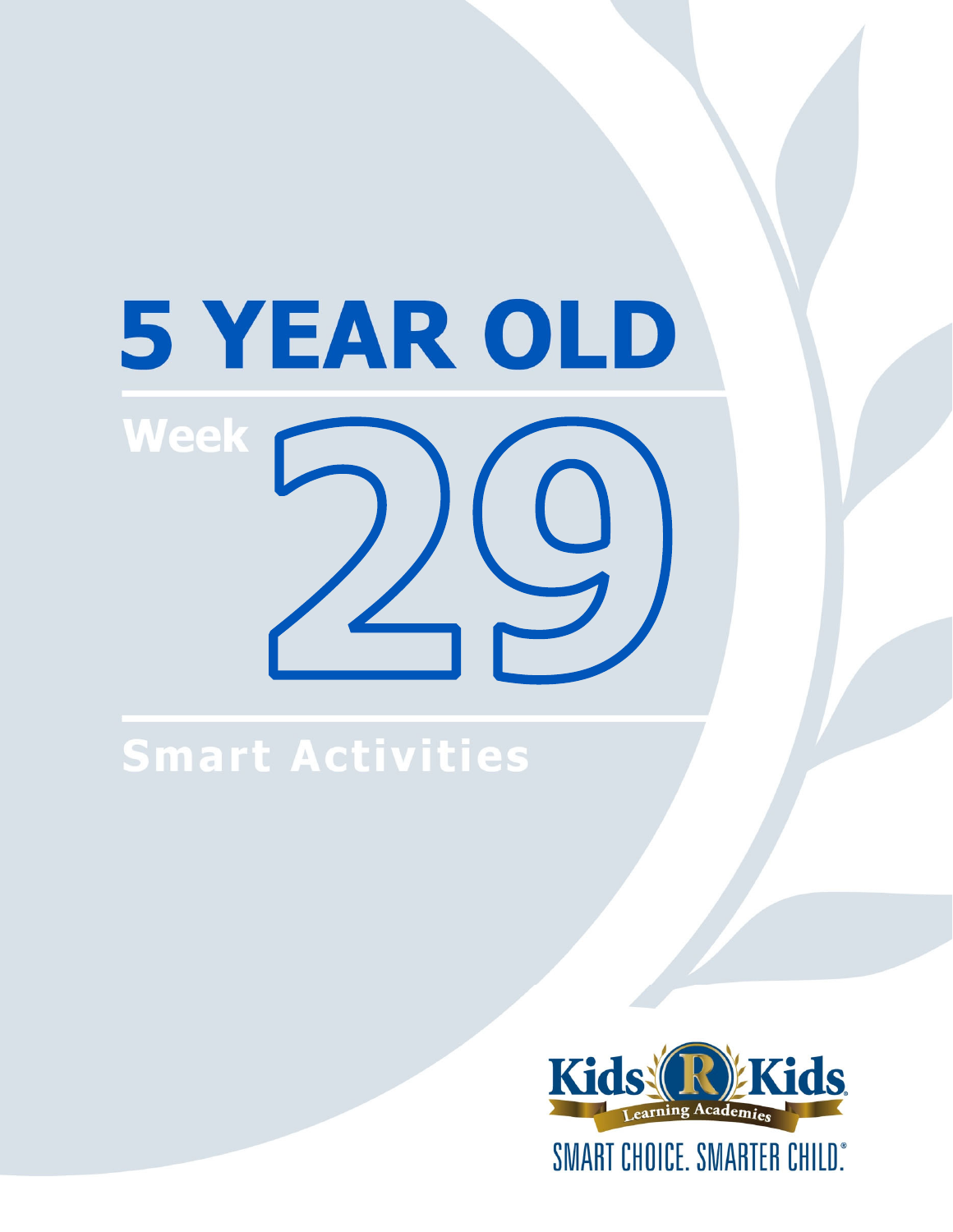# Day 1 Week 29

### **Do Scarecrows Really Work?**

**Materials:** internet access, website: https://youtu.be/7zt2DQpSab8

**Preparation:** Preview video. **Instructions:** 

- 1. Say, "We are going to learn about scarecrows!"
- 2. Watch the video with your child.
- 3. Ask questions about the video, ex. "What are scarecrows used for?" "Does the traditional scarecrow scare away animals?"



# **Writing the Letter Gg**

**Materials:** paper (manuscript book), pencil **Preparation:** Gather materials. **Instructions:** 

- 1. Say, "We are going to write the letter Gg."
- 2. Model how to "draw" the letter Gg in the air while repeating the movements verbally (repeat this several times).
- 3. Encourage your child to "draw" the letter Gg in the air while you repeat the movements verbally.
- 4. Provide materials. Encourage your child to write the letter Gg on the paper while you repeat the movements verbally.
- 5. Praise for effort!



#### **The Lonely Scarecrow by Tim Preston**

# **Materials:** internet access, website:

**https://youtu.be/86\_Vefnbfnk<br><b>Preparation:** Preview video.<br>**Instructions:**<br>1. Faisy this wonderful stary shout a se **Preparation:** Preview video. **Instructions:** 

- 1. Enjoy this wonderful story about a scarecrow looking for friendship.
- 2. Ask questions about the video, ex: "What was the combine monster?" "Why did the scarecrow lose sight of the animals?" "What was the scarecrow mostly afraid of?"



## **Pizza Man**

**Materials:** internet access, yoga mat (optional), website:

#### https://youtu.be/4rm0LYLz1Wg

**Preparation:** Preview video. Find or create an open area.

- 1. Say, "We are going to do a brain break activity!"
- 2. Enhance the activity by doing the activity together and/or with family members.
- 3. Continue activity if interest remains.



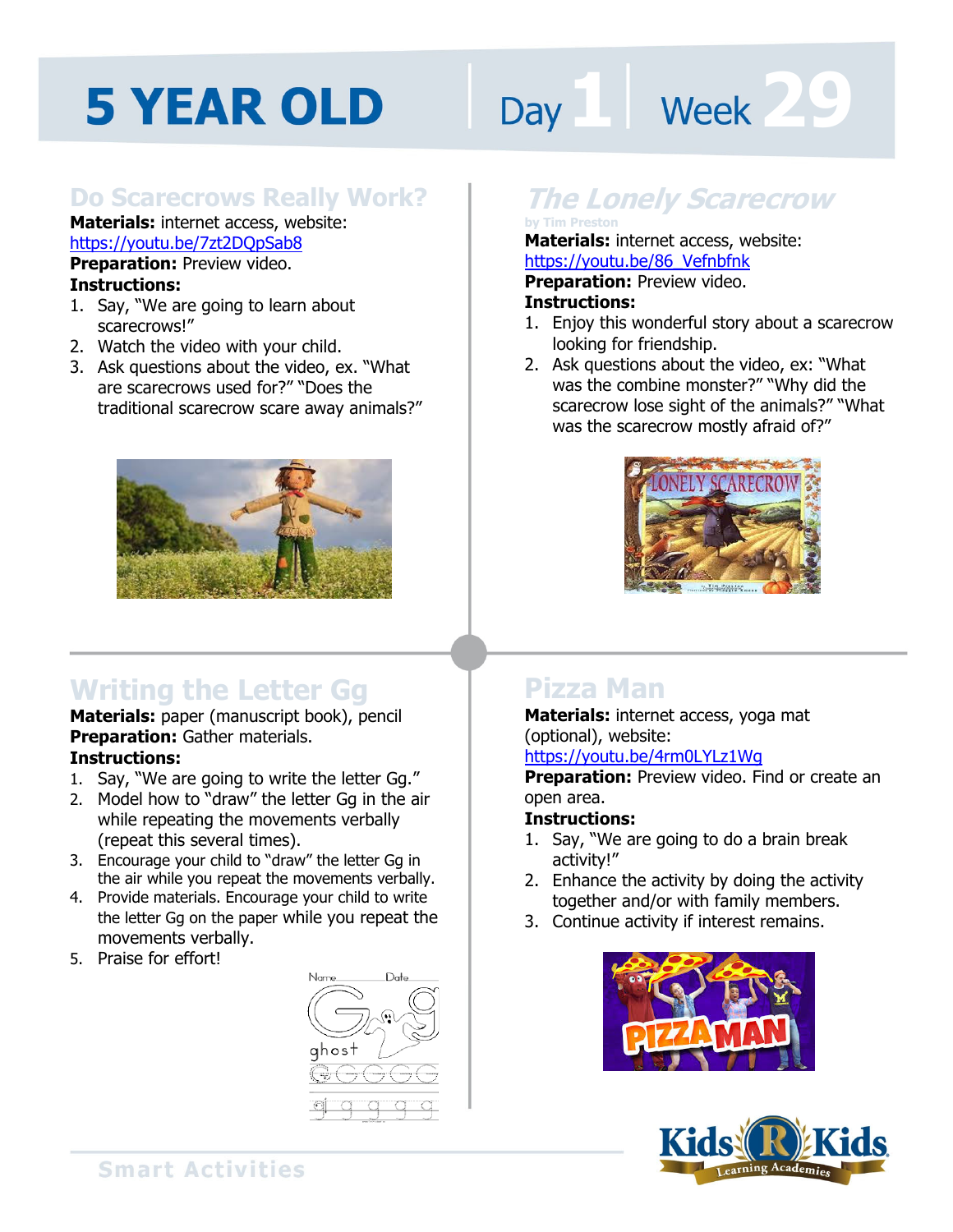# **Day 2 | Week 29**

### **Field Trip to an Apple Orchard**

**Materials:** internet access, website: https://youtu.be/vUoc7j73iK4 **Preparation:** Preview video.

- **Instructions:**
- 1. Say, "We are going apple picking!"
- 2. Ask questions about the video, ex. "What types of apples were available for picking?" "How do you pick an apple from an apple tree?"



### **Rhyming Words**

**Materials:** index cards, marker

**Preparation:** Write " et" on an index card. Write consonant letters of the alphabet on separate cards. Gather materials.

#### **Instructions:**

- 1. Say, "We are going to create rhyming words!"
- 2. Remind your child that rhyming words are words with the same ending sound.
- 3. Make a word using \_et, ex: bet. Then say, "Can you help me make a word that rhymes with bet?"
- 4. Encourage your child to say the word created and ask him/her if it rhymes.
- 5. Praise for effort.

| mat |
|-----|
| pat |
| rat |
| sat |
|     |

#### **The Biggest Apple Ever by Steve Kroll**

#### **Materials:** internet access, website: https://youtu.be/EyxXykPZdac

**1**<br>**1**<br>**1999 - Android Diversity Android Diversity**<br>**1999 - Android Diversity Android Diversity**<br>1999 - Android Diversity Android Diversity **Preparation:** Preview video. **Instructions:** 

- 1. Enjoy this wonderful story about an apple contest!
- 2. Ask questions about the video, ex: "Why did the class go to Barnaby's Apple Orchard?" "What did Clayton and Desmond use to make the apple pie?"



## **Jump Up! Bend Down!**

**Materials:** internet access, yoga mat (optional), website:

#### https://youtu.be/X7jSWdnoshw

**Preparation:** Preview video. Find or create an open area.

- 1. Say, "We are going to get the wiggles out!"
- 2. Enhance the activity by doing the activity together and/or with family members.
- 3. Continue activity if interest remains.



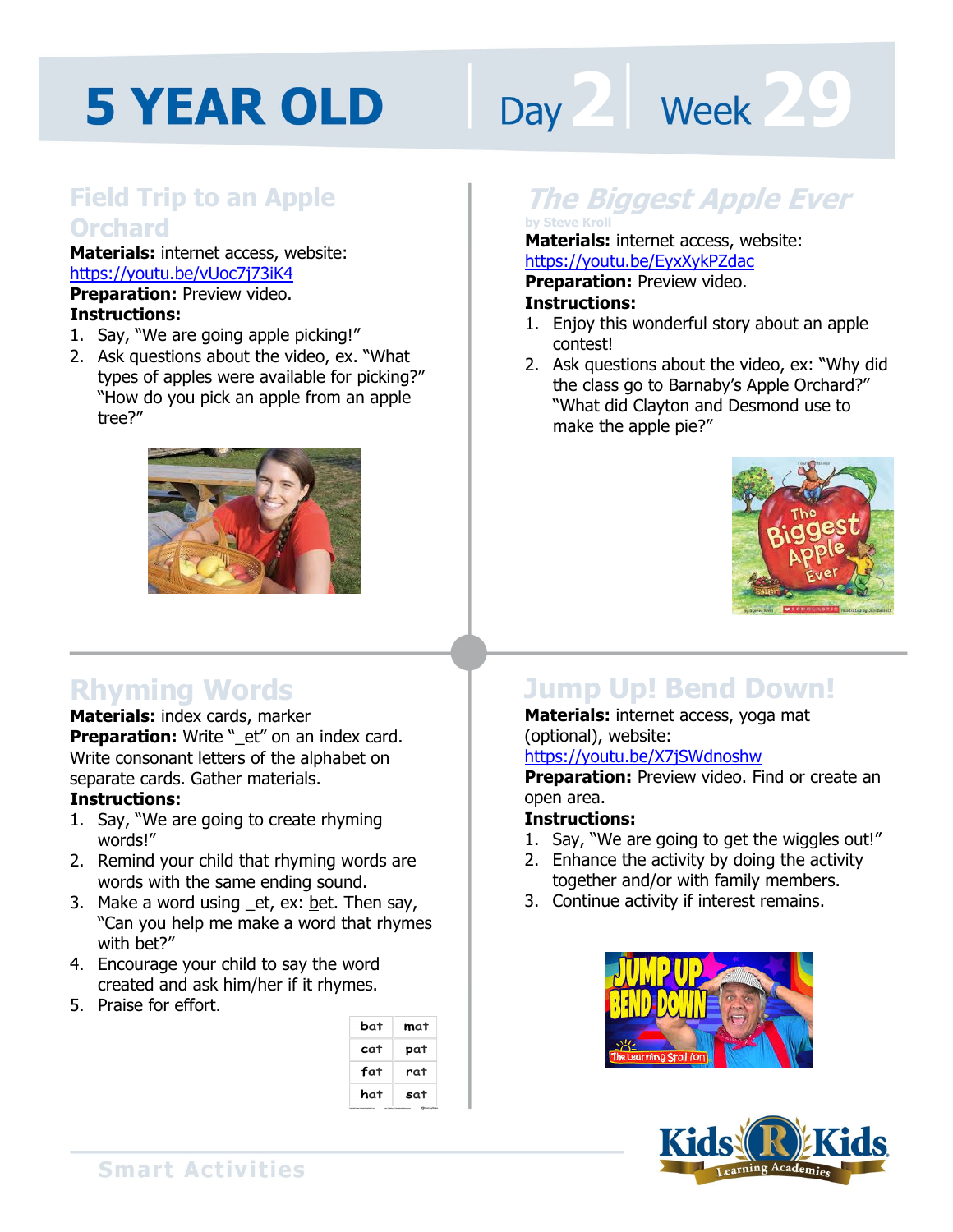# **Day 3** Week 29

#### **Field Trip: How Do Apples Grow**

**Materials:** internet access, website: https://youtu.be/UWLmEh1HIBw **Preparation: Preview video. Instructions:** 

- 1. Say, "We are going apple picking!"
- 2. Ask questions about the video, ex: "What type of apples originally grew in the United States?" "Where did the apples we eat today come from?"



# **Counting Apple Seeds**

**Materials:** Counting Apple Seeds template, crayon

**Preparation:** Print template.

#### **Instructions:**

- 1. Say, "We are going to do a counting activity."
- 2. Provide worksheet and read instructions to your child.
- 3. Encourage your child to count and circle correct answer. Assist if necessary.
- 4. Praise for effort.



## **The Bad Apple**

**by Edward Hemingway Materials:** internet access, website:

**https://youtu.be/1VG11cLk7c4<br><b>Preparation:** Preview video.<br>**Instructions:**<br>1 Faisy this wonderful stary shout fries **Preparation:** Preview video. **Instructions:** 

- 1. Enjoy this wonderful story about friendship!
- 2. Ask questions about the video, ex: "How did Mac and Will meet?" "Why didn't the other apples want to play with Mac?" "What were some things Mac and Will had in common?



# **Wednesday Workout**

**Materials:** internet access, yoga mat (optional), website:

#### https://youtu.be/L\_A\_HjHZxfI

**Preparation:** Preview video. Find or create an open area.

- 1. Say, "We are going to workout!"
- 2. Enhance the activity by doing the activity together and/or with family members.
- 3. Enjoy the sweat!



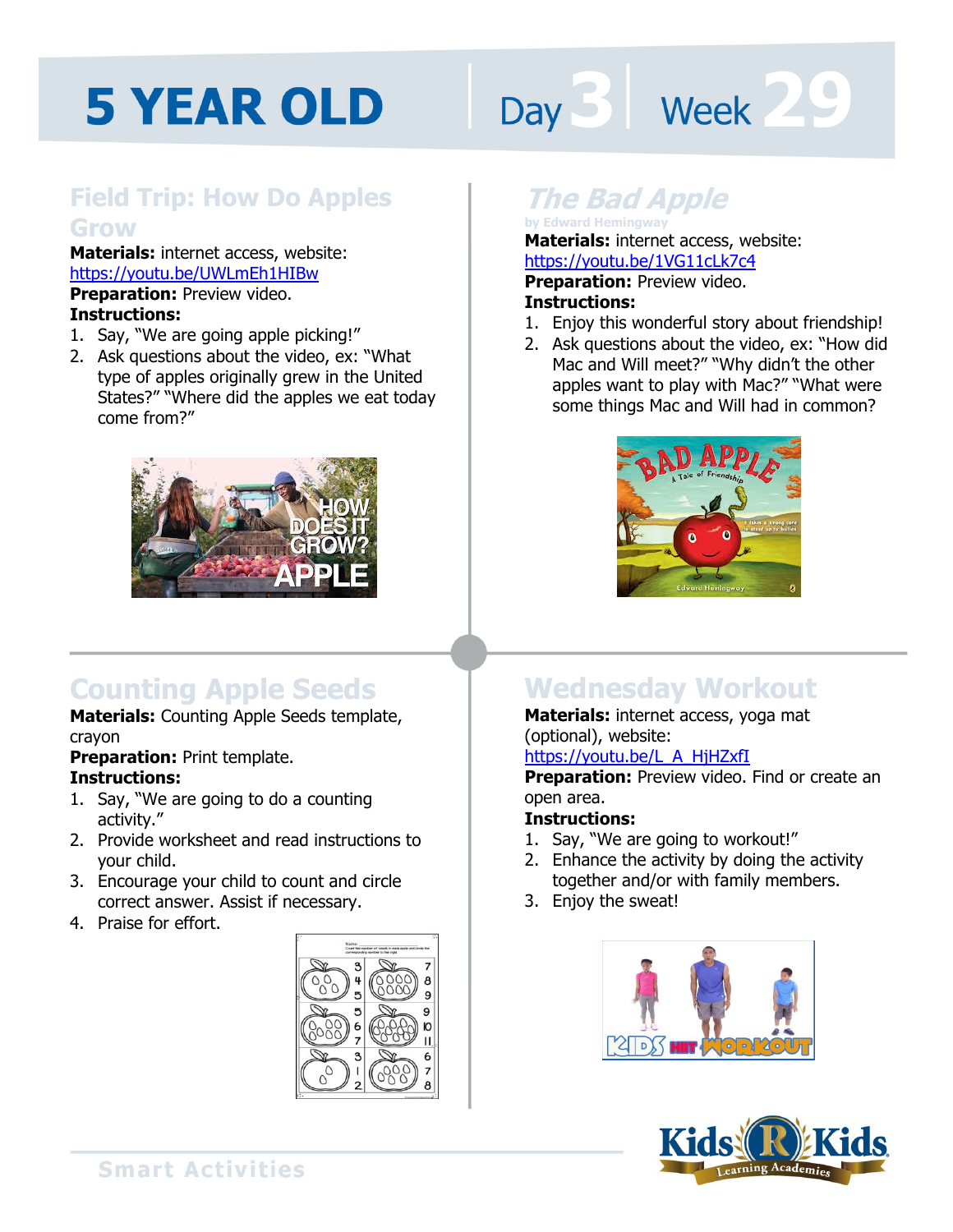# Day 4 **Week** 29

### **Field Trip: How Do Apples Grow (Part II)**

**Materials:** internet access, website: https://youtu.be/UWLmEh1HIBw **Preparation:** Preview video.

#### **Instructions:**

- 1. Say, "We are continuing to learn how apples grow!"
- 2. Ask questions about the video, ex: "What is the technique used to grow apple trees?" "How do flowers turn into fruit?"



### **Rhyme Time**

#### **Materials:** index cards, marker

**Preparation:** Write " ag" on an index card. Write consonant letters of the alphabet on separate cards. Gather materials.

#### **Instructions:**

- 1. Say, "We are going to create rhyming words!"
- 2. Remind your child that rhyming words are words with the same ending sound.
- 3. Make a word using \_ag, ex: bag. Then say, "Can you help me make a word that rhymes with bet?"
- 4. Encourage your child to say the word created and ask him/her if it rhymes.
- 5. Praise for effort.



### **Apple Trouble**

**by Ragnhild Seamell (Part I) Materials:** internet access, website:

**https://youtu.be/KyoBodM9w80<br><b>Preparation:** Preview video.<br>**Instructions:**<br>1 Faisy this worderful stary shout a **Preparation:** Preview video. **Instructions:** 

- 1. Enjoy this wonderful story about a hedgehog's dilemma when it's stuck with unwanted guest!
- 2. Ask questions about the video, ex: "Why did the hedgehog build a nest?" "What was the third item that stuck to the hedgehog?"



# **Yoga with Friends**

**Materials:** internet access, yoga mat (optional), website:

#### https://youtu.be/vpUqY2bCcxk

**Preparation:** Preview video. Find or create an open area.

- 1. Say, "We are going to yoga with friends!"
- 2. Enhance the activity by doing the activity together and/or with family members.
- 3. Enjoy!



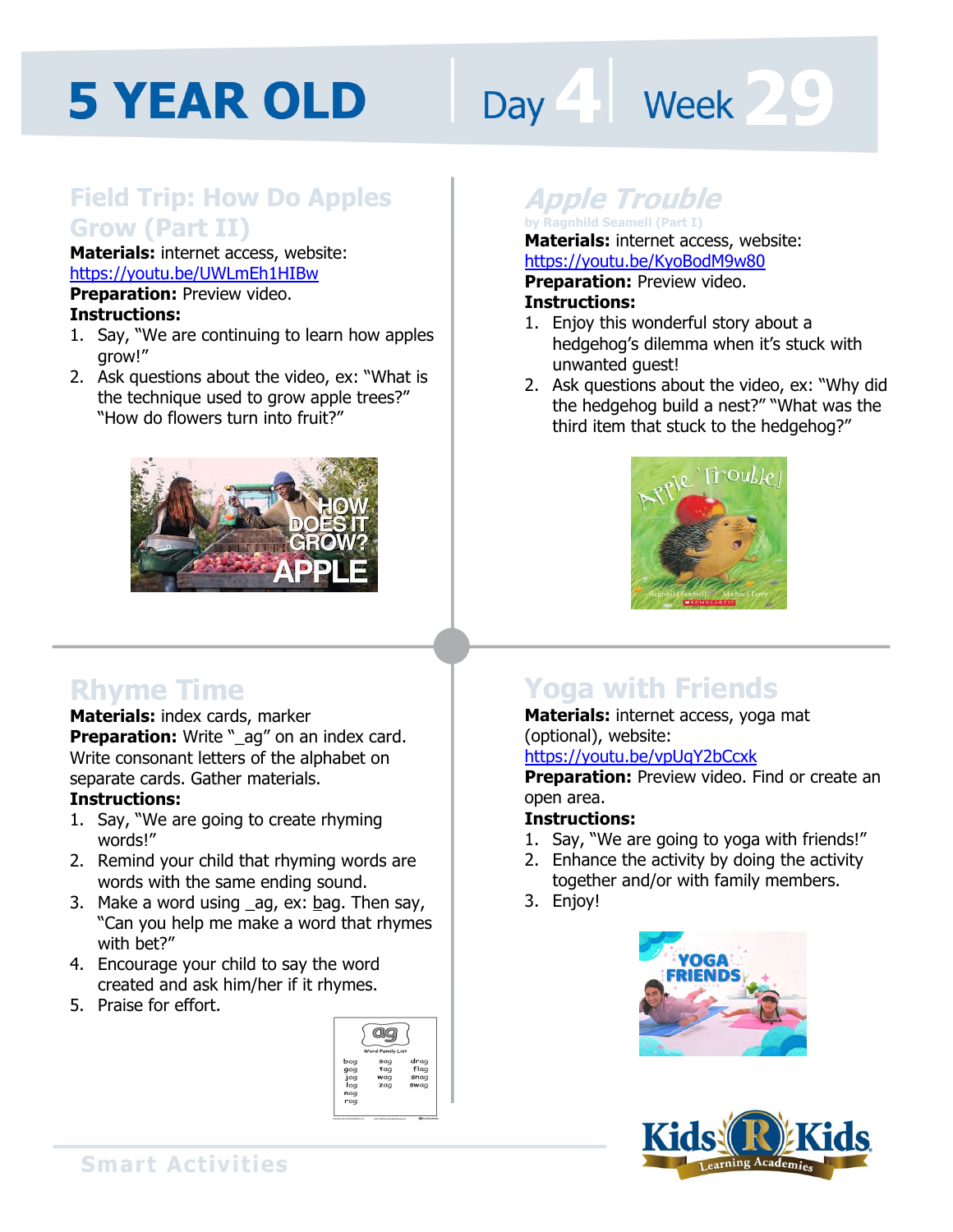# **Day 5 Week 24**

### **Field Trip: How Do Apples Grow (Part III)**

**Materials:** internet access, website: https://youtu.be/UWLmEh1HIBw **Preparation:** Preview video.

#### **Instructions:**

- 1. Say, "We are continuing to learn how apples grow!"
- 2. Ask questions about the video, ex: "How do bees help apples grow?" "Where are most nutrients located in an apple?"



### **Apple Cookies**

**Materials:** 1 cup packed brown sugar, ½ cup butter or margarine (softened), 1 egg, 1 1/2 cups all-purpose flour, 1 teaspoon ground nutmeg, ½ teaspoon salt, ½ teaspoon baking soda, 1 cup chopped medium apple, cookie sheet, mixer, oven, shortening

#### **Preparation:** Gather ingredients. Prepare area. Wash hands prior and after activity.

#### **Instructions:**

- 1. Heat oven to 375°. Grease cookie sheet with shortening. Beat brown sugar, butter, and egg in large bowl with electric mixer on medium speed until light and fluffy. Stir in flour, nutmeg, salt, and baking soda. Stir in apple.
- 2. Drop dough by rounded teaspoonfuls about 2 inches apart onto cookie sheet.
- 3. Bake 8 to 10 minutes or until light brown. Remove from cookie sheet to wire rack; cool. Store loosely covered.



### **Apple Trouble**

**by Ragnhild Seamell (Part II) Materials:** internet access, website:

https://youtu.be/KyoBodM9w80<br>**Preparation:** Preview video.<br>**Instructions:**<br>1. Continue to enjoy the stary. **Preparation:** Preview video. **Instructions:** 

- 1. Continue to enjoy the story.
- 2. Ask questions about the video, ex: "Why did all the items stick to the hedgehog?" "How was the problem solved?"



# **Circuit Training**

**Materials:** internet access, paper plates, tape, yoga mat (optional), website:

#### https://youtu.be/S9Yd9eV3RqQ

**Preparation:** Preview video. Find or create an open area.

- 1. Say, "We are going to do a circuit training!"
- 2. Enhance the activity by doing the activity together and/or with family members.
- 3. Enjoy the burn!